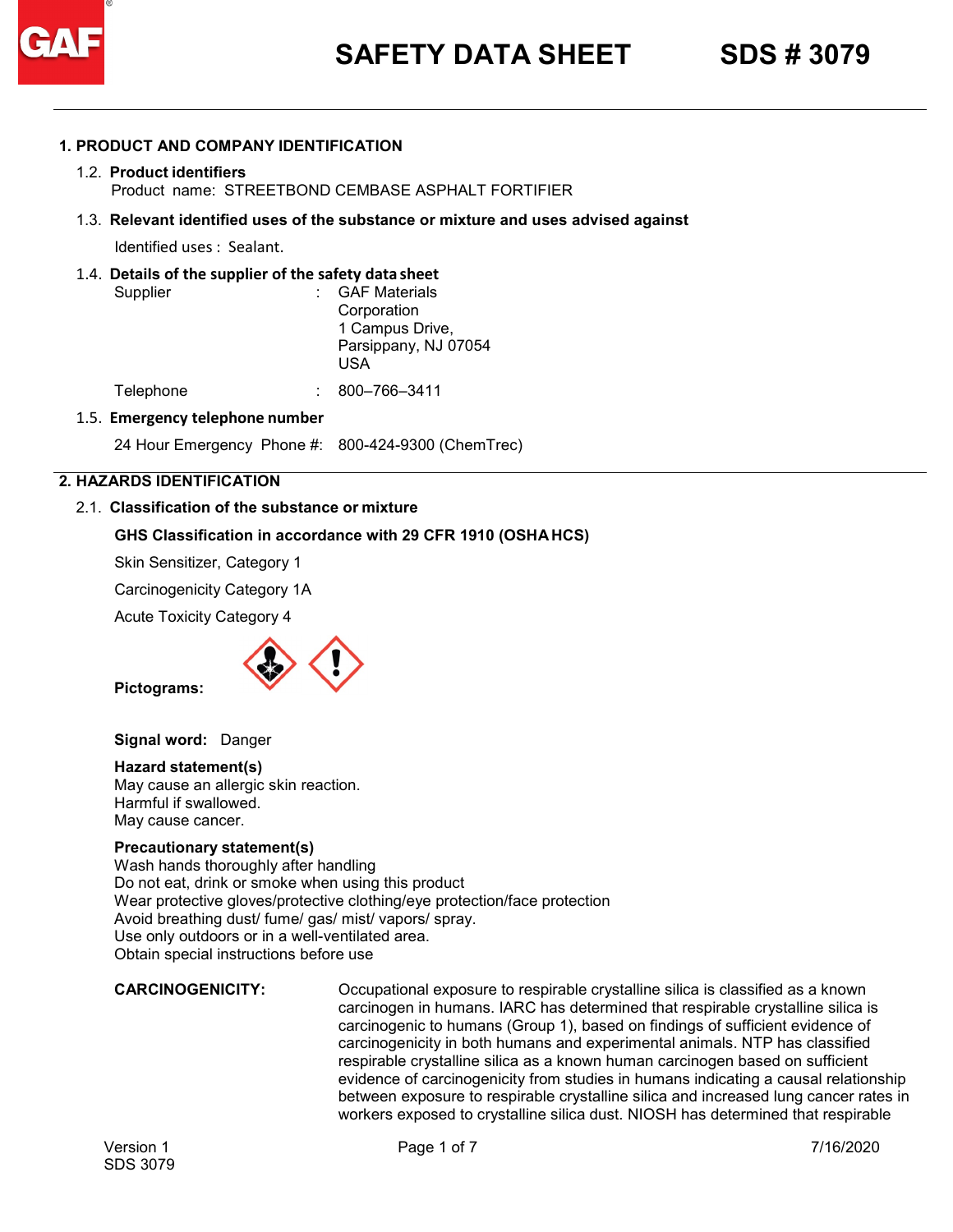crystalline silica is a potential occupational carcinogen.

#### **3. COMPOSITION/INFORMATION ON INGREDIENTS**

## Crystalline Silica (Quartz) 13463-67-7 1 - 5% Distillates (petroleum), hydrotreated heavy parrafinic  $\vert$  556-67-2  $\vert$  4% **Hazardous components CHEMICAL NAME CAS # WT %**<br>Acrylic resin **9063-87-0 80 - 909** Acrylic resin 80 - 90% 80 - 90% 80 - 90% 80 - 90% 80 - 90% 80 - 90% 80 - 90% 80 - 90% 80 - 90% 80 - 90% 80 - 9 Water 1317-65-3 2012 1317-65-3 2014 1317-65-3 2014 1-5% Polyoxypropylenediamine 13822-56-5 | 13822-56-5 Tamol Dispersant 1 - 5% 1 - 5%

## **4. FIRST AID MEASURES**

### 4.1 **Description of first aid measures General advice**

Consult a physician. Show this safety data sheet to the doctor in attendance.

#### **If inhaled**

If breathed in, move person into fresh air. If not breathing, give artificial respiration. Consult a physician.

#### **In case of skin contact**

Wash skin thoroughly after handling. Seek medical attention if irritation develops and persists. Remove contaminated clothing. Launder contaminated clothing before re-use.

#### **In case of eye contact**

Rinse thoroughly with plenty of water for at least 15 minutes and consult aphysician.

#### **If swallowed**

Do NOT induce vomiting. Never give anything by mouth to an unconscious person. Rinse mouth with water. Consulta physician.

#### 4.2 **Most important symptoms and effects, both acute anddelayed**

The most important known symptoms and effects are described in the labeling (see section 2.2) and/or in section 11.

#### 4.3 **Indication of any immediate medical attention and special treatmentneeded** No data available.

#### **5. FIREFIGHTING MEASURES**

#### 5.1 **Extinguishing media**

#### **Suitable extinguishing media**

Use water spray, alcohol-resistant foam, dry chemical or carbon dioxide.

#### 5.2 **Special hazards arising from the substance or mixture**

Carbon oxides.

#### 5.3 **Advice for firefighters**

Incipient fire responders should wear eye protection. Structural firefighters must wear Self-Contained Breathing Apparatus and full protective equipment. Isolate \materials not yet involved in the fire and protect personnel. Move containers from fire area if this can be done without risk; otherwise, cool with carefully applied water spray. If possible, prevent runoff water from entering storm drains, bodies of water, or other environmentally sensitive areas.

#### 5.4 **Further information**

Use water spray to cool unopened containers.

### **6. ACCIDENTAL RELEASE MEASURES**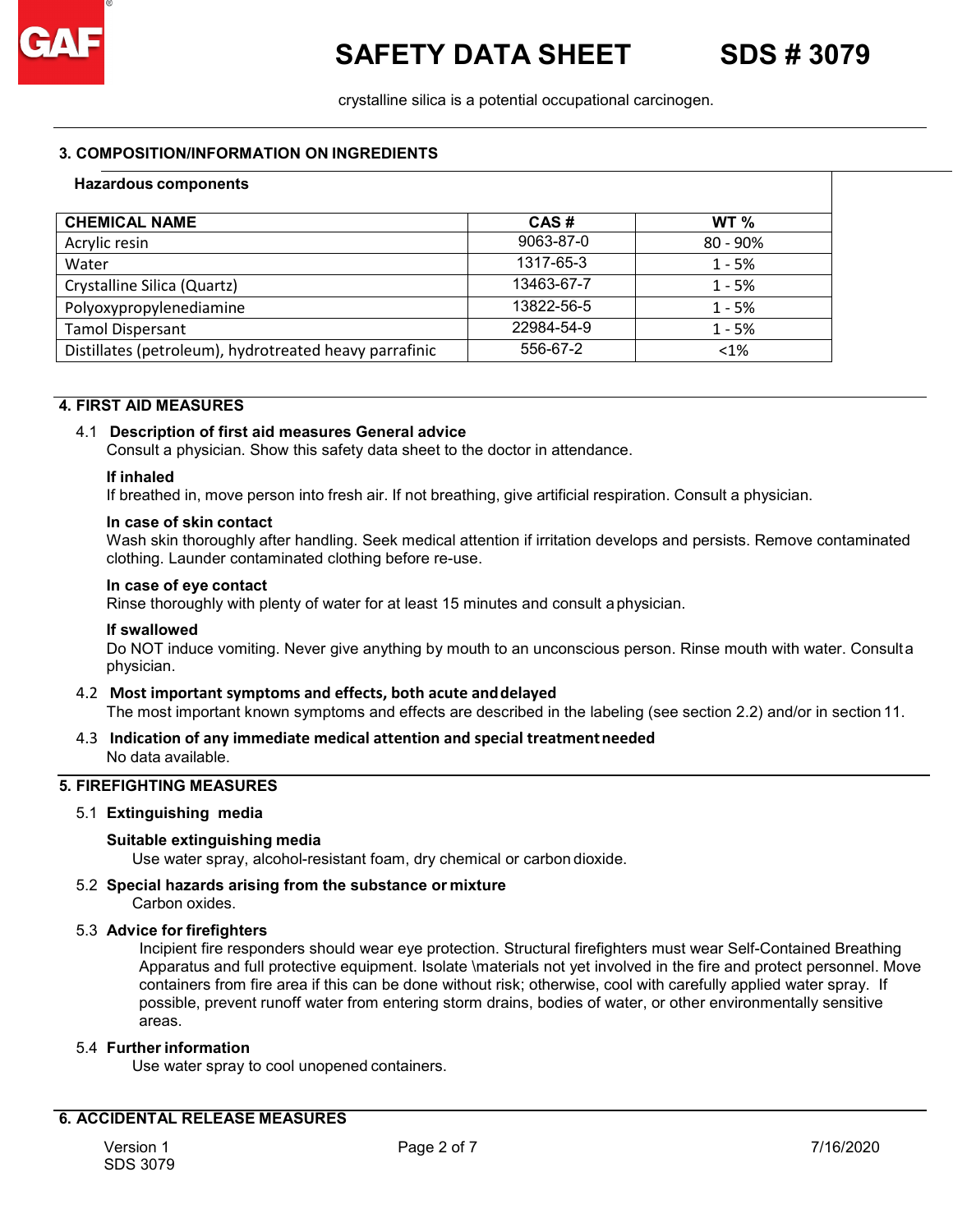

# **SAFETY DATA SHEET SDS # 3079**

#### 6.1 **Personal precautions, protective equipment and emergency procedures**

Use personal protective equipment. Avoid breathing vapors, mist or gas. Ensure adequate ventilation. For personal protection see section 8.

#### 6.2 **Environmental precautions**

Prevent further leakage or spillage if safe to do so. Do not let product enter drains.

#### 6.3 **Methods and materials for containment and cleaning up**

Contain spill if safe to do so. Prevent entry into drains, sewers, and other waterways. Soak up with a noncombustible absorbent material and place in an appropriate container for disposal. Dispose of in accordance with applicable Federal, State, and local procedures (see section13).

#### 6.4 **Reference to other sections**

For disposal see section 13.

#### **7. HANDLING AND STORAGE**

#### 7.1 **Precautions for safe handling**

Avoid contact with skin and eyes. Avoid inhalation of vapor or mist. Wash thoroughly after handling this product. Do not eat, drink, smoke, or apply cosmetics while handling this product.

#### 7.2 **Conditions for safe storage, including any incompatibilities**

Keep container tightly closed in a dry and well-ventilated place. Containers which are opened must be carefully resealed and kept upright to prevent leakage.

#### **8. EXPOSURE CONTROLS/PERSONAL PROTECTION**

#### 8.1 **Control parameters**

#### **Components with workplace control parameters**

| <b>Chemical Name</b>                                      | CAS#       | <b>ACGIH TWA</b> | <b>OSHA TWA</b> | <b>WEEL</b> |
|-----------------------------------------------------------|------------|------------------|-----------------|-------------|
| Liquid Silicone Polymer                                   | 70131-67-8 | Not Listed       | Not Listed      | Not Listed  |
| Silica                                                    | 1317-65-3  | 25 mcg/ $m3$     | 50 mcg/ $m3$    | Not Listed  |
| Polyoxypropylenediamine                                   | 13822-56-5 | Not Listed       | Not Listed      | Not Listed  |
| <b>Tamol Dispersant</b>                                   | 22984-54-9 | Not Listed       | Not Listed      | Not Listed  |
| Distillates (petroleum),<br>hydrotreated heavy parrafinic | 556-67-2   | Not Listed       | Not Listed      | Not Listed  |

#### 8.2 **Exposure controls**

#### **Appropriate engineering controls**

Handle in accordance with good industrial hygiene and safety practice. Wash hands before breaks and at the end of workday.

#### **Personal protective equipment**

#### **Eye/face protection**

Safety glasses or chemical goggles as appropriate to prevent eye contact.

#### **Skin protection**

Handle with gloves. Dispose of contaminated glovesafter use in accordance with applicable laws and good laboratory practices. Wash and dryhands.

#### **Body Protection**

Use body protection appropriate to prevent contact (e.g. lab coat, overalls).

#### **Respiratory protection**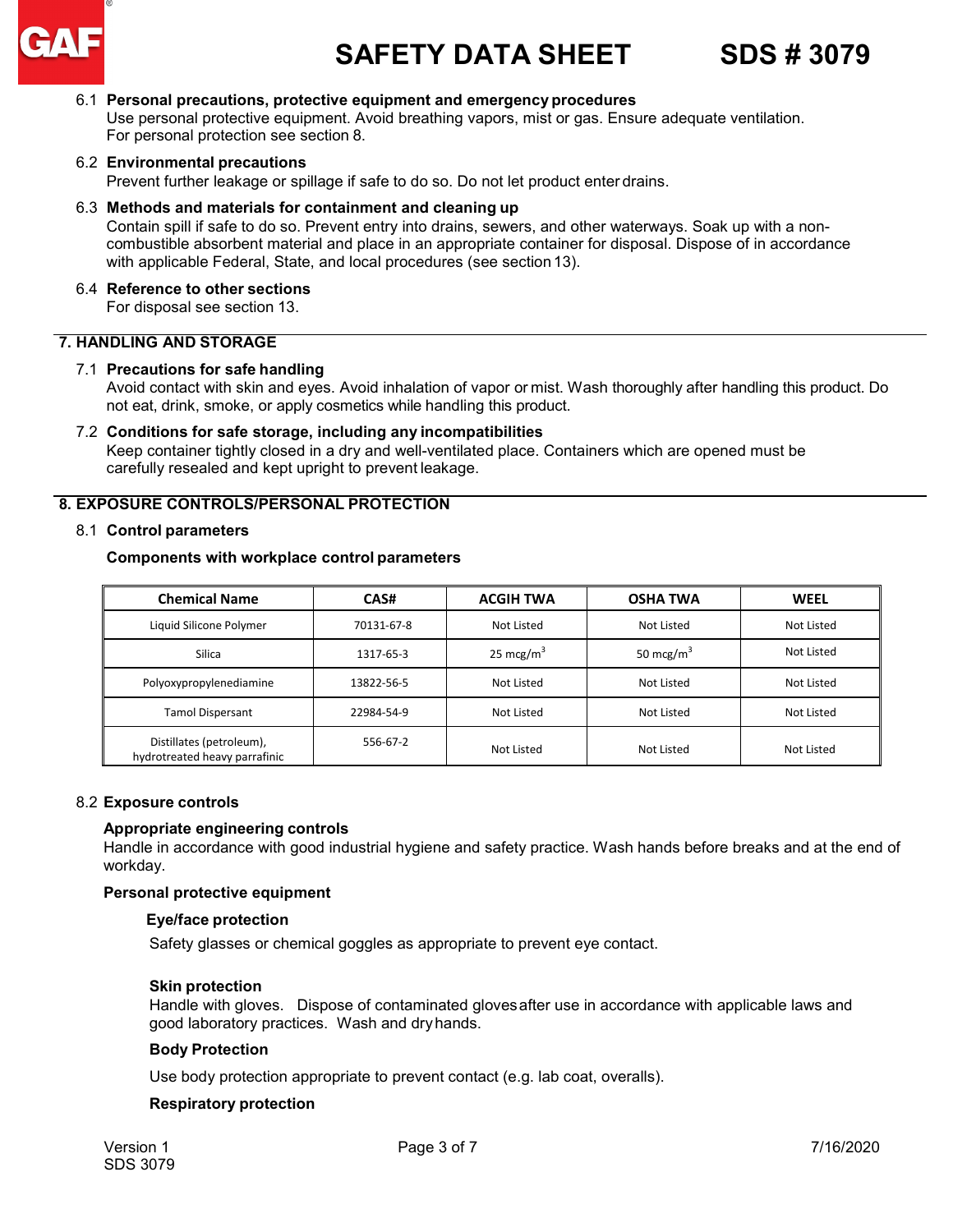

# **SAFETY DATA SHEET SDS # 3079**

Maintain airborne contaminant concentrations below guidelines listed above, if applicable. If necessary, use only respiratory protection authorized in the U.S. Federal OSHA Respiratory Protection Standard (29 CFR 1910.134), equivalent U.S. State standards.

#### **Control of environmental exposure**

Prevent further leakage or spillage if safe to do so. Do not let product enter drains.

#### **9. PHYSICAL AND CHEMICAL PROPERTIES**

PHYSICAL STATE: Liquid APPEARANCE & ODOR:<br>
ODOR THRESHOLD (PPM): White liquid with a mild odor<br>
Not Available ODOR THRESHOLD (PPM):<br>
VAPOR PRESSURE (mmHg): Not Available<br>
Not Available VAPOR PRESSURE (mmHg): DENSITY: Not Available EVAPORATION RATE (nBuAc = 1): Not Available BOILING POINT (F°):<br>
FREEZING POINT (F°):<br>
Not Available FREEZING POINT  $(F^{\circ})$ : pH: Not Available VISCOSITY, Dynamic Not Available SOLUBILITY IN WATER: Negligible FLASH POINT: >200°F (>92.2°C) AUTOIGNITION TEMPERATURE: Not Established UEL Not Established

**Not Established** 

#### **10. STABILITY AND REACTIVITY**

- 10.1 **Reactivity** No data available
- 10.2 **Chemical stability** Stable under recommended storage conditions.
- 10.3 **Possibility of hazardous reactions** None known.
- 10.4 **Conditions to avoid** Avoid moisture. Avoid direct sunlight. Avoid excessive temperatures.
- 10.5 **Incompatible materials** Strong oxidizing agents, acids, isocyanates.
- 10.6 **Hazardous decomposition products** Carbon monoxide, carbon dioxide.

#### **11. TOXICOLOGICAL INFORMATION**

11.1 **Information on toxicological effects Acute toxicity** Toxicty data is not available for this product.

**SUSPECTED CANCER AGENT:** One or more of the ingredients are found on the following lists: FEDERAL OSHA Z LIST, NTP, CAL/OSHA, IARC and therefore are considered to be, or suspected to be a cancer-causing agent by these agencies.

#### **Irritancy of product**

Contact with this product can be irritating to exposed skin, respiratory system, and eyes.

#### **Reproductive toxicity**

No data available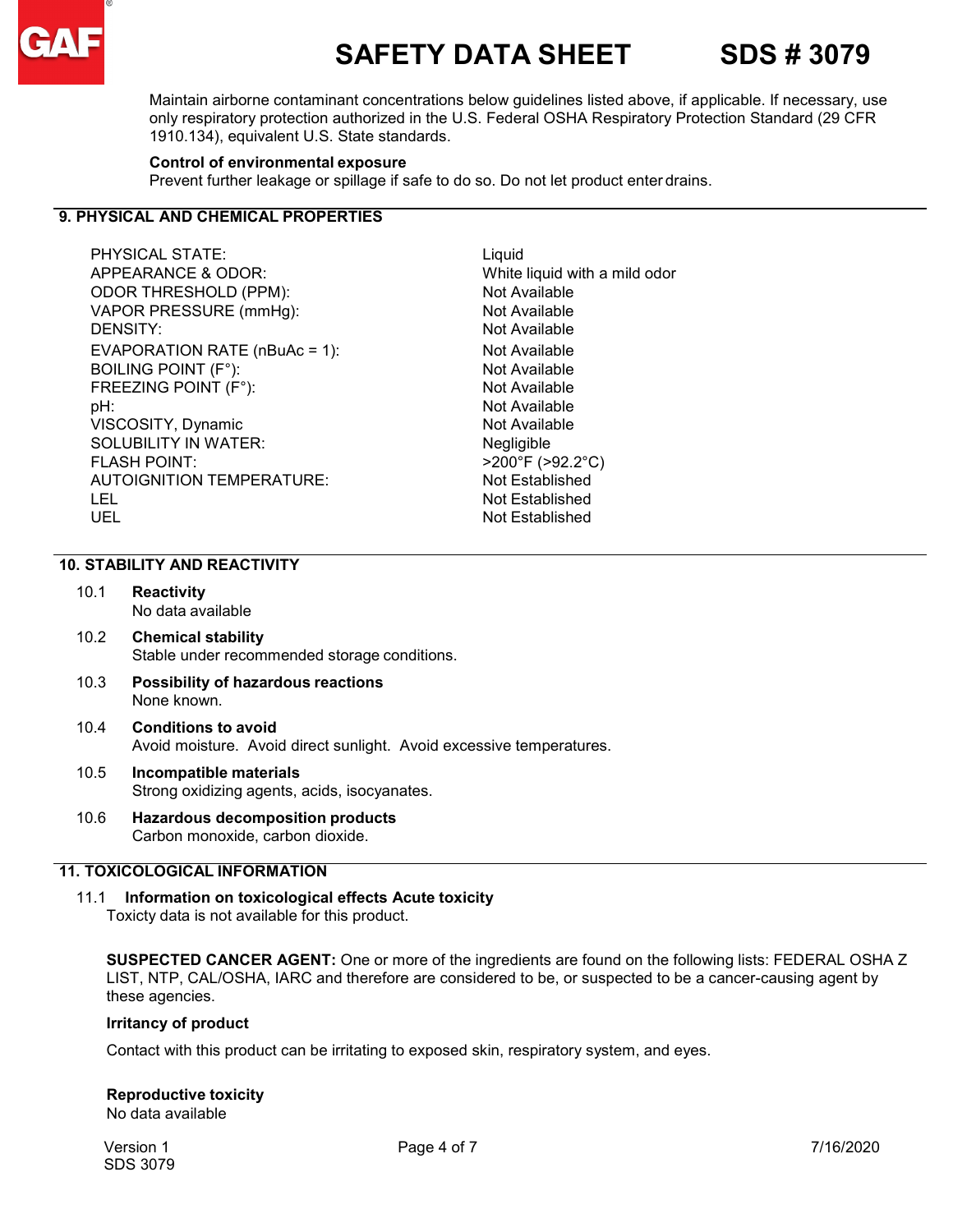

**Specific target organ toxicity - single exposure** No data available.

**Specific target organ toxicity - repeated exposure**  No data available.

**Aspiration hazard** No data available.

#### **12. ECOLOGICAL INFORMATION**

12.1 **Toxicity**

 No specific data is currently available on this product's effects on plants or animals, however release of this product may cause long term adverse effects on the aquatic environment.

- 12.3 **Bioaccumulative potential** No data available
- 12.4 **Mobility in soil** No data available
- 12.5 **Results of PBT and vPvB assessment** PBT/vPvB assessment not available as chemical safety assessment not required/not conducted
- 12.6 **Other adverse effects**

No data available

#### **13. DISPOSAL CONSIDERATIONS**

13.1 **Waste disposal methods** 

Waste disposal must be in accordance with appropriate Federal, State, and local regulations.

#### **14. TRANSPORT INFORMATION**

**DOT (US)**

Not regulated.

**IMDG**

Not regulated.

**IATA**

Not regulated.

#### **15. REGULATORY INFORMATION**

#### **SARA 313 REPORTING:**

**TSCA:** All components in this product are listed on the US Toxic Substances Control Act (TSCA) inventory of chemicals.

**SARA 311/312:**<br>Acute Health: Yes Chronic Health: Yes Fire: No Reactivity: No

**U.S. SARA THRESHOLD PLANNING QUANTITY:** There are no specific Threshold Planning Quantities for this product. The default Federal SDS submission and inventory requirement filing threshold of 10,000 lb. (4,540 kg) may apply, per 40 CFR 370.20.

#### **U.S. CERCLA REPORTABLE QUANTITY (RQ):** None known

### **CALIFORNIA SAFE DRINKING WATER AND TOXIC ENFORCEMENT ACT (PROPOSITION 65):**

**Silica**